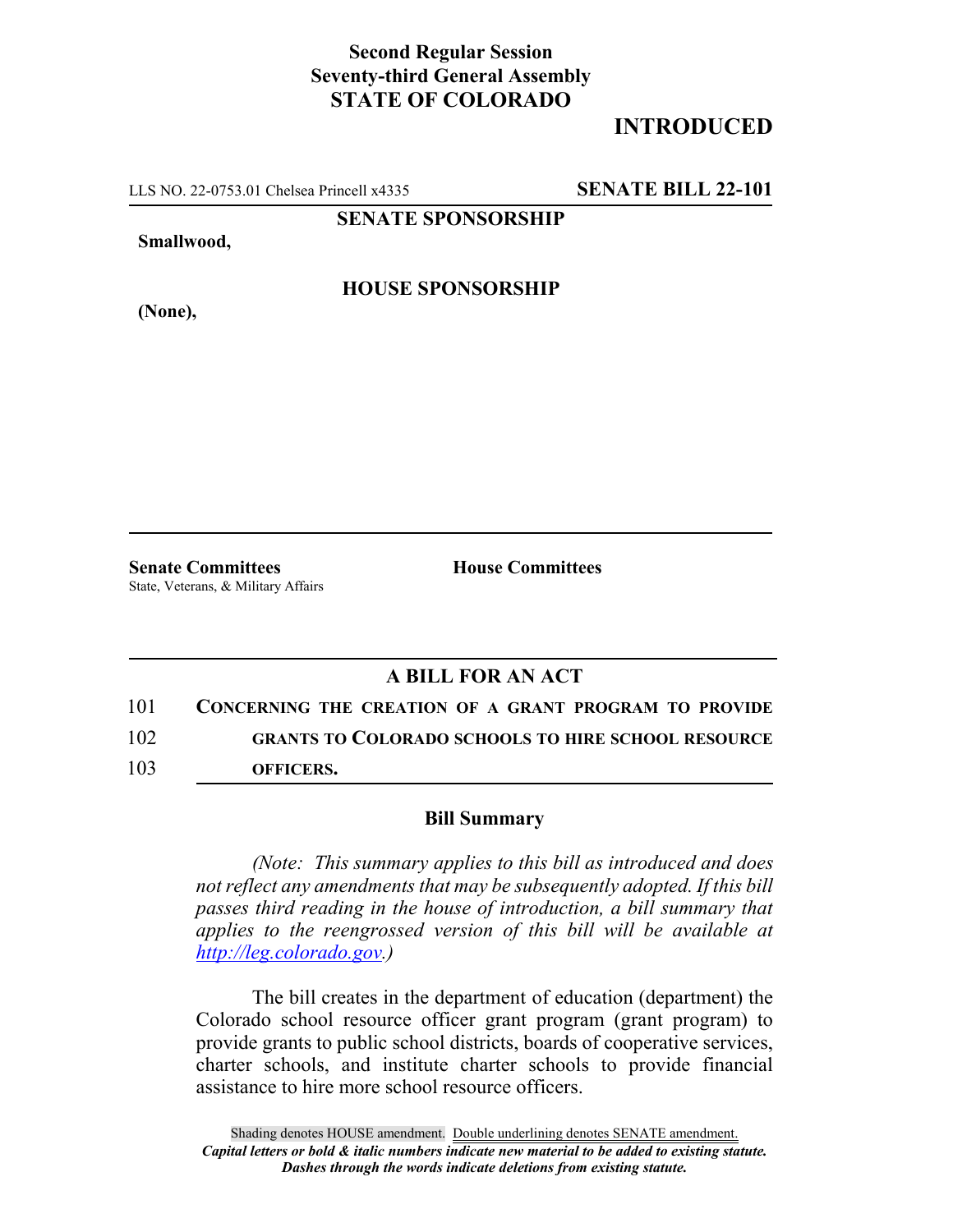For the 2022-23 state fiscal year, the bill requires the general assembly to appropriate \$5 million to the department to award grants through the grant program. The department may use not more than 2% of the appropriation for costs to implement and administer the grant program.

The grant program repeals on July 1, 2024.

| $\mathbf{1}$   | Be it enacted by the General Assembly of the State of Colorado:          |
|----------------|--------------------------------------------------------------------------|
| $\overline{2}$ | <b>SECTION 1.</b> In Colorado Revised Statutes, add 22-2-148 as          |
| $\overline{3}$ | follows:                                                                 |
| $\overline{4}$ | 22-2-148. Colorado school resource officer grant program -               |
| 5              | created - eligibility - funding - school resource officer fund - rules - |
| 6              | definitions - repeal. (1) As USED IN THIS SECTION, UNLESS THE CONTEXT    |
| $\overline{7}$ | <b>OTHERWISE REQUIRES:</b>                                               |
| 8              | (a) "GRANT APPLICANT" MEANS A COLORADO PUBLIC SCHOOL                     |
| 9              | DISTRICT, BOARD OF COOPERATIVE SERVICES, CHARTER SCHOOL, OR              |
| 10             | INSTITUTE CHARTER SCHOOL THAT APPLIES FOR A GRANT UNDER THIS             |
| 11             | SECTION.                                                                 |
| 12             | (b) "GRANT PROGRAM" MEANS THE COLORADO SCHOOL RESOURCE                   |
| 13             | OFFICER GRANT PROGRAM CREATED IN SUBSECTION (2) OF THIS SECTION.         |
| 14             | (c) "GRANT RECIPIENT" MEANS A COLORADO PUBLIC SCHOOL                     |
| 15             | DISTRICT, BOARD OF COOPERATIVE SERVICES, CHARTER SCHOOL, OR              |
| 16             | INSTITUTE CHARTER SCHOOL THAT IS AWARDED A GRANT PURSUANT TO             |
| 17             | THIS SECTION.                                                            |
| 18             | (d) "SCHOOL RESOURCE OFFICER" HAS THE SAME MEANING AS SET                |
| 19             | FORTH IN SECTION 22-32-109.1 (1)(g.5).                                   |
| 20             | THERE IS CREATED IN THE DEPARTMENT THE COLORADO<br>(2)                   |
| 21             | SCHOOL RESOURCE OFFICER GRANT PROGRAM TO PROVIDE MONEY TO A              |
| 22             | PUBLIC SCHOOL DISTRICT, BOARD OF COOPERATIVE SERVICES, CHARTER           |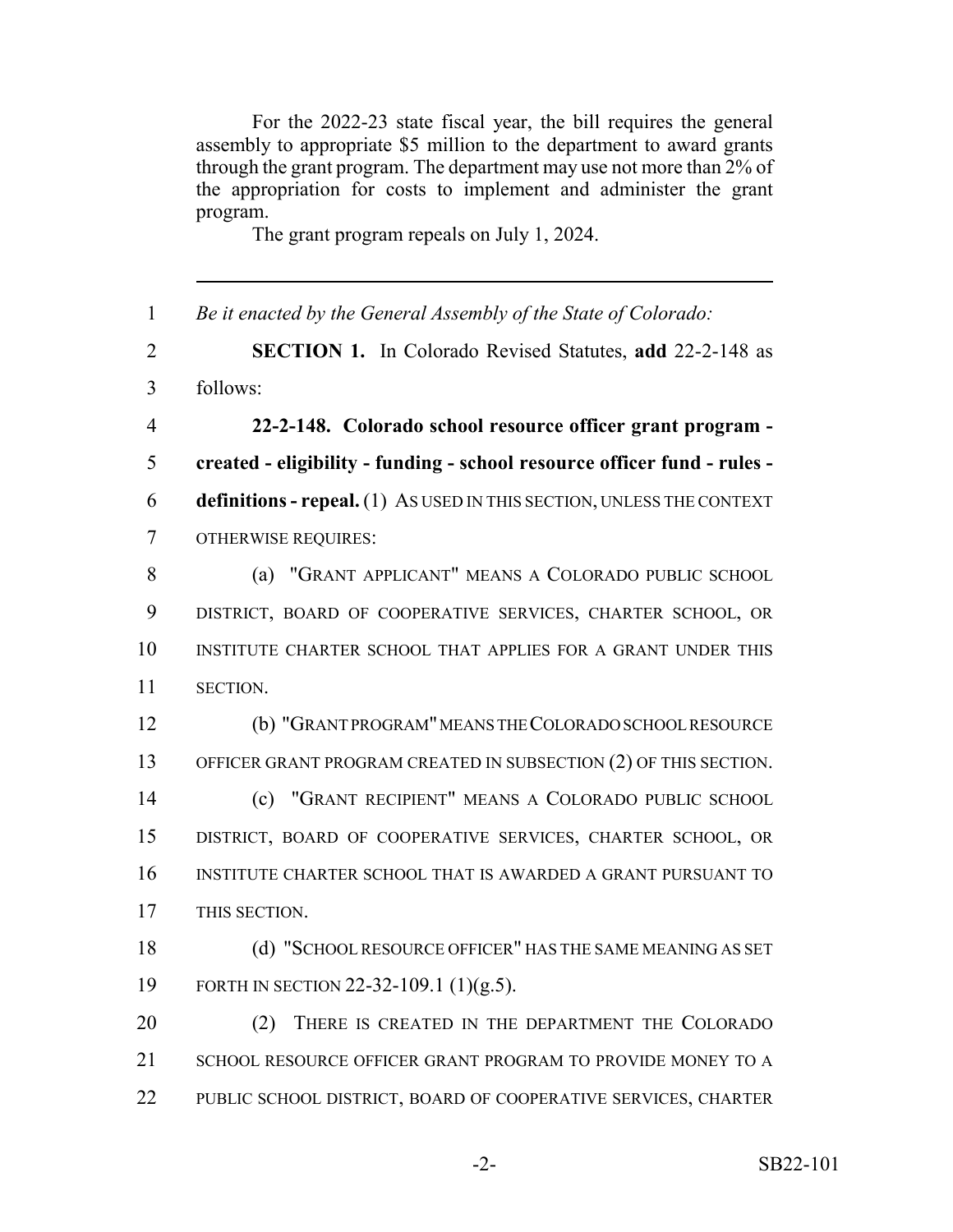SCHOOL, OR INSTITUTE CHARTER SCHOOL TO ASSIST IN THE HIRING OF 2 SCHOOL RESOURCE OFFICERS. SUBJECT TO AVAILABLE APPROPRIATIONS, THE STATE BOARD SHALL IMPLEMENT AND ADMINISTER THE GRANT PROGRAM AND SHALL AWARD GRANTS TO GRANT RECIPIENTS IN AN AMOUNT DETERMINED BY THE STATE BOARD. A GRANT RECIPIENT SHALL USE THE GRANT TO HIRE SCHOOL RESOURCE OFFICERS.

 (3) AN ELIGIBLE PUBLIC SCHOOL DISTRICT, BOARD OF COOPERATIVE SERVICES, CHARTER SCHOOL, OR INSTITUTE CHARTER SCHOOL MAY APPLY TO THE STATE BOARD, IN ACCORDANCE WITH THE PROCEDURES AND TIME FRAMES ADOPTED BY RULE OF THE STATE BOARD PURSUANT TO SUBSECTION (4) OF THIS SECTION, TO RECEIVE MONEY THROUGH THE GRANT PROGRAM.

 (4) PURSUANT TO ARTICLE 4 OF TITLE 24, THE STATE BOARD SHALL PROMULGATE RULES AS ARE REQUIRED IN THIS SECTION AND SUCH ADDITIONAL RULES AS MAY BE NECESSARY TO IMPLEMENT THE GRANT PROGRAM. AT A MINIMUM, THE RULES MUST SPECIFY THE PROCEDURES AND TIME FRAMES FOR APPLYING FOR A GRANT, THE FORM OF THE GRANT APPLICATION, ANY INFORMATION TO BE PROVIDED BY THE GRANT APPLICANT THAT IS IN ADDITION TO THE INFORMATION SPECIFIED IN 20 SUBSECTION (6) OF THIS SECTION, ANY CRITERIA FOR AWARDING GRANTS THAT ARE IN ADDITION TO THE CONSIDERATION STATED IN SUBSECTION (7) OF THIS SECTION, AND THE TIME FRAMES FOR DISTRIBUTING GRANT MONEY.

 (5) THE STATE BOARD SHALL REVIEW APPLICATIONS RECEIVED FROM GRANT APPLICANTS PURSUANT TO THIS SECTION.

**(6) TO RECEIVE A GRANT, A GRANT APPLICANT MUST SUBMIT AN** APPLICATION TO THE STATE BOARD IN THE FORM PRESCRIBED BY THE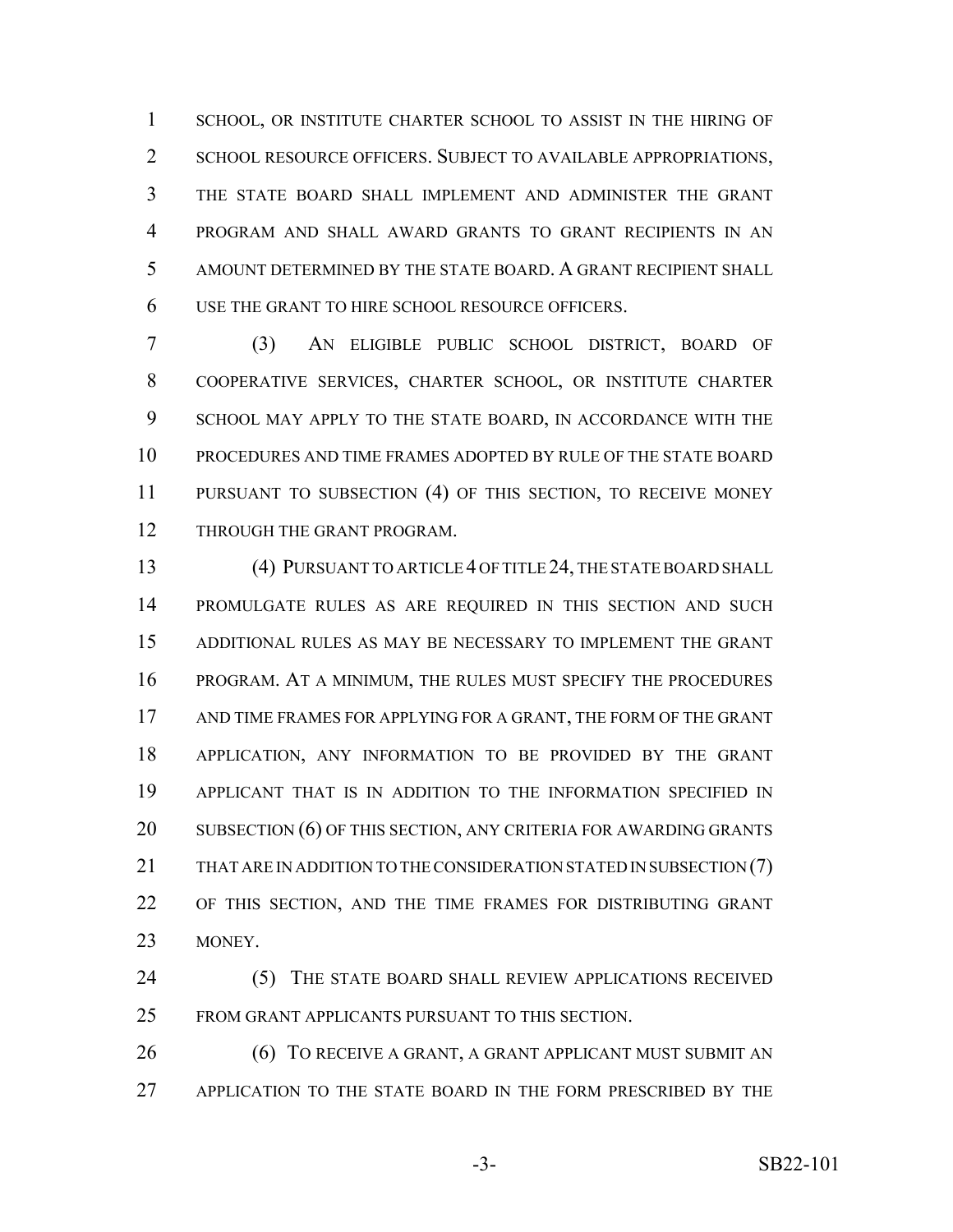STATE BOARD. AT A MINIMUM, THE APPLICATION MUST INCLUDE THE FOLLOWING INFORMATION:

 (a) THE SCHOOLS WITHIN THE DISTRICT OR BOARD OF COOPERATIVE SERVICES, CHARTER SCHOOL, OR INSTITUTE CHARTER 5 SCHOOL IN NEED OF FUNDS TO HIRE SCHOOL RESOURCE OFFICERS;

 (b) THE NUMBER OF SCHOOL RESOURCE OFFICERS CURRENTLY EMPLOYED AT EACH SCHOOL NAMED IN THE APPLICATION;

8 (c) THE NUMBER OF VIOLATIONS, AS SPECIFIED IN SECTION 22-32-109.1 (2)(b)(IV), THAT HAVE OCCURRED IN THE PREVIOUS TWO 10 SCHOOL YEARS AT EACH SCHOOL NAMED IN THE APPLICATION;

11 (d) THE NUMBER OF STUDENTS ENROLLED AT EACH SCHOOL 12 NAMED IN THE APPLICATION;

 (e) THE NUMBER OF SCHOOL RESOURCE OFFICERS THE GRANT 14 APPLICANT INTENDS TO HIRE WITH THE GRANT MONEY; AND

 (f) THE SALARY REQUIREMENTS OF EACH SCHOOL RESOURCE OFFICER THAT THE GRANT APPLICANT INTENDS TO HIRE WITH THE GRANT MONEY.

 (7) IN AWARDING A GRANT, THE STATE BOARD SHALL CONSIDER ACHIEVING THE GREATEST INTENDED IMPACT OF THE GRANT PROGRAM ACROSS COLORADO, RELATIVE TO THE TOTAL APPROPRIATION FOR THE GRANT PROGRAM, AND AWARD GRANTS TO GRANT APPLICANTS WHO DEMONSTRATE THE GREATEST NEED FOR ASSISTANCE.

 (8) FOR STATE FISCAL YEAR 2022-23, THE GENERAL ASSEMBLY SHALL APPROPRIATE FIVE MILLION DOLLARS FROM THE GENERAL FUND TO THE DEPARTMENT TO BE USED FOR THE PURPOSES OF THIS SECTION.

 (9) SUBJECT TO AVAILABLE APPROPRIATIONS, BEFORE JULY 1, 27 2023, THE STATE BOARD SHALL AWARD GRANTS TO GRANT RECIPIENTS AS